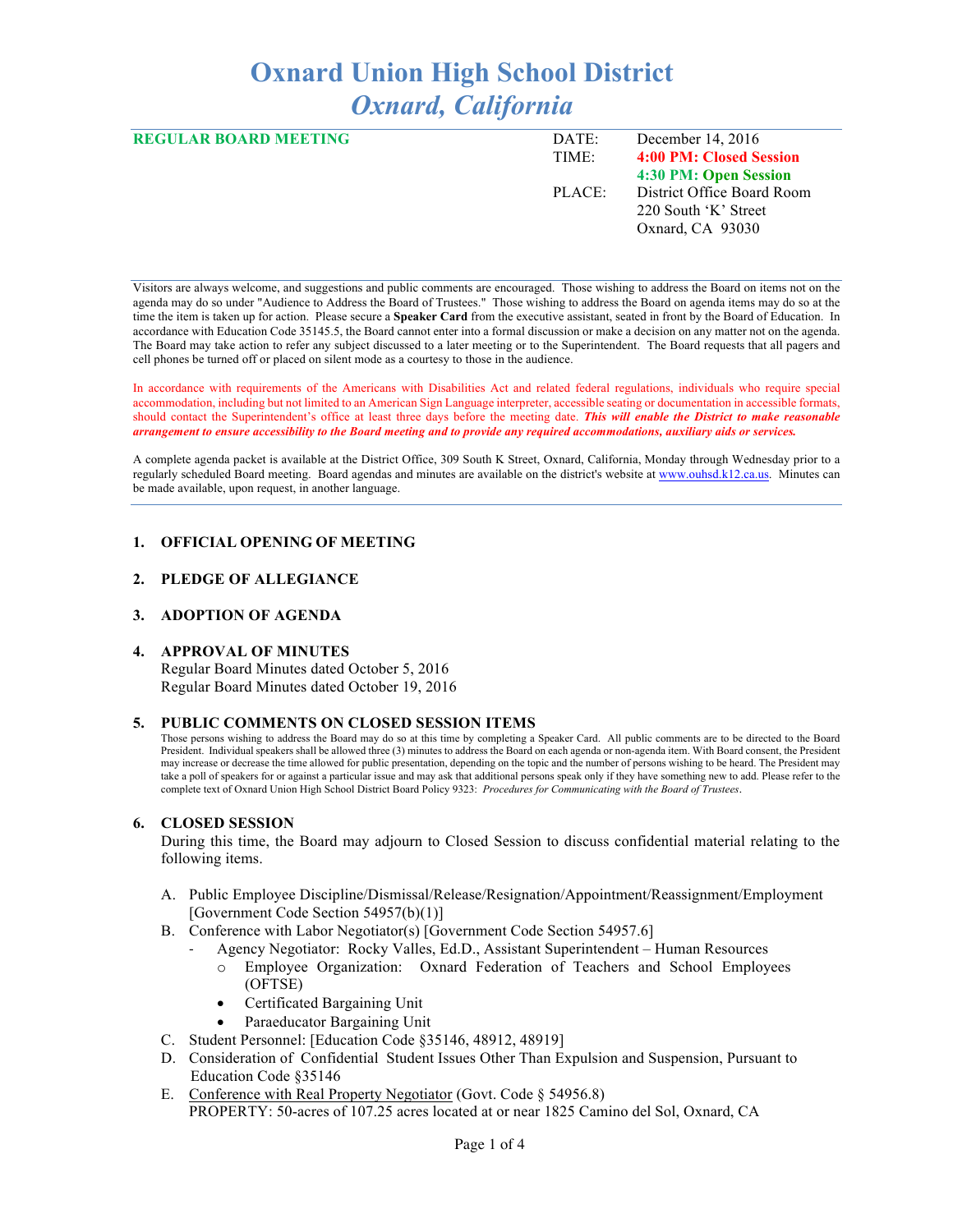# Board Meeting Agenda December 14, 2016

(southeast corner of N. Rose Ave. and Cesar Chavez Dr.) Ventura County Assessor Parcel No. 214-0- 020-595 AGENCY NEGOTIATOR: Steve Dickinson, Asst. Superintendent Admin. Services NEGOTIATING PARTIES: Brian Edward Maulhardt, as Trustee of the Brian Edward Maulhardt Children's Support Trust UNDER NEGOTIATION: Price and terms of payment

- F. Conference with Real Property Negotiator (Govt. Code § 54956.8) PROPERTY: An approximate 5-acre portion of 49.36-acre Bell Ranch Property (agricultural property adjacent to Rancho Campana High School); Ventura County Assessor Parcel No. 156-0-180-385 AGENCY NEGOTIATOR: Steve Dickinson, Asst. Superintendent Admin. Services NEGOTIATING PARTIES: City of Camarillo UNDER NEGOTIATION: Price and terms of payment CONFERENCE WITH LEGAL COUNSEL-ANTICIPATED LITIGATION
- G. CONFERENCE WITH LEGAL COUNSEL-ANTICIPATED LITIGATION Significant exposure to litigation pursuant to paragraph (2) of subdivision (d) of Section 54956.9: One case
- H. CONFERENCE WITH LEGAL COUNSEL-ANTICIPATED LITIGATION Initiation of litigation pursuant to paragraph (4) of subdivision (d) of Section 54956.9: One or more cases
- I. Public Employee Performance Evaluation [Government Code Section 94957(b)(1)]
	- Superintendent

# **7. RECOGNITION**

- A. Student Celebrations Bijou Beltran/Ted Lawrence
	- Adrian Barraza Pacifica High School
	- Marco Antonio Vasquez Pacifica High School
	- Hector Betanzos, Oxnard High School
- B. Geography Bowl Winners Tom McCoy
	- Pacifica High School  $2<sup>nd</sup>$  Place
		- Oxnard High School  $3<sup>rd</sup>$  Place
- C. 2016 ENERGY STAR Awards: ACHS, CIHS, HHS, OHS, PHS, RMHS Mary Ann Larrieu

# **8. SWEARING IN OF NEWLY ELECTED BOARD MEMBERS**

# **9. ANNUAL ORGANIZATIONAL MEETING OF THE GOVERNING BOARD**

- A. Election of Officers 2017
- B. Appointment of Representation to Vote in Election for Members of the County Committee on School District Organization
- C. Appointment of Secretary to the Governing Board
- D. Approval of OUHSD Board Meeting Dates, 2017
- **10. RECEPTION:** Oxnard/Hueneme Conference Rooms

# **11.RECONVENE IN PUBLIC: REPORT ON CLOSED SESSION ACTION**

## **12. PUBLIC COMMENTS TO ADDRESS THE BOARD OF TRUSTEES**

Those persons wishing to address the Board may do so at this time by completing a Speaker Card. All public comments are to be directed to the Board President. Individual speakers shall be allowed three (3) minutes to address the Board on each agenda or non-agenda item. With Board consent, the President may increase or decrease the time allowed for public presentation, depending on the topic and the number of persons wishing to be heard. The President may take a poll of speakers for or against a particular issue and may ask that additional persons speak only if they have something new to add. Please refer to the complete text of Oxnard Union High School District Board Policy 9323: *Procedures for Communicating with the Board of Trustees.*

## **13. SUPERINTENDENT'S REPORT**

# **14. STUDENT REPRESENTATIVE REPORT TO THE BOARD**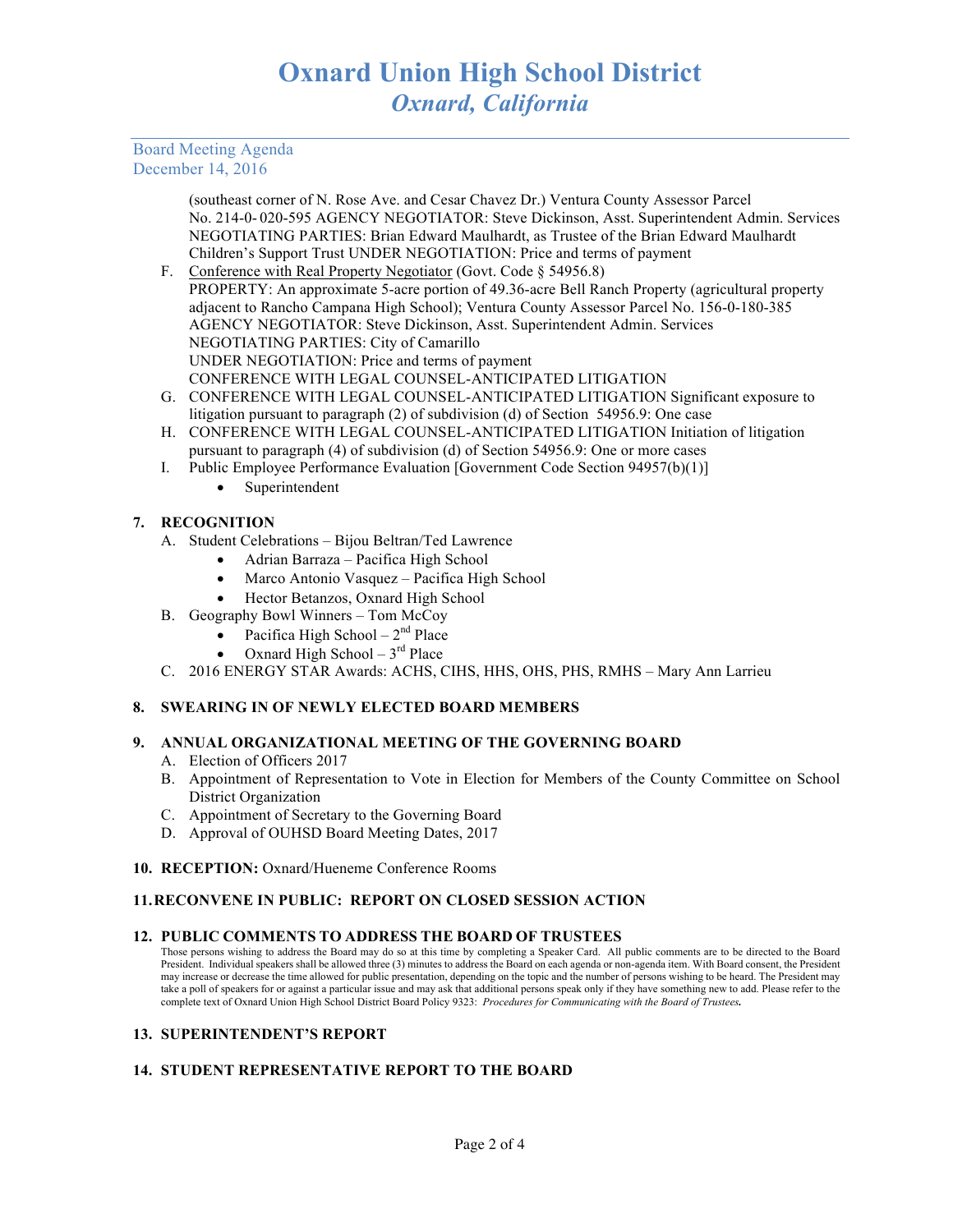Board Meeting Agenda December 14, 2016

## **15. REPORTS TO THE BOARD:**

- Career Education Dr. Tom McCoy/Bijou Beltran
- Educational Options Dr. Tom McCoy/Wayne Lamas

## **16. CONSENT CALENDAR**

## **Administrative Services**

- **A.** Consideration of Approval of Authorization of Signatures
- **B.** Consideration of Approval of Donations, November 7 December 2, 2016
- **C.** Consideration of Approval of Purchase Orders and Direct Pays, November 4 December 1, 2016

## **Educational Services**

- **D.** Consideration of Approval of Agreement between Oxnard Union High School District and Interface Children and Family Services
- **E.** Consideration of Approval of Memorandum of Understanding between Oxnard Union High School District and Hueneme School District and Mesa Union School District Data Sharing
- **F.** Consideration of Approval of Agreement between Oxnard Union High School District and Livingston Memorial – Student Bereavement Services]
- **G.** Consideration of Approval of Adolfo Camarillo High School Boys Basketball Out of State/Country Field Trip to Las Vegas Dec 16-20, 2016
- **H.** Consideration of Approval of Memorandum of Understanding between Oxnard Union High School District/Oxnard Adult School and Boys and Girls Club of Greater Oxnard and Port Hueneme
- **I.** Consideration of Approval of Memorandum of Understanding between Oxnard Union High School District/Adult School and the Oxnard Housing Authority
- **J.** Consideration of Approval of Revised 2016-2017 Annual Agreement between Oxnard Adult School and Ventura County Office of Education Career Education Center
- **K.** Consideration of Approval of Oxnard Union High School District 2016-17 Program Improvement Year 3 LEA Plan Evidence of Program
- **L.** Consideration of Approval of Stipulated Student Expulsions by Agreement of the School Principal, the Student, and the Student's Parent/Guardian, as per Board Policy 5144, Section 22

## **Human Resources**

**M.** Consideration of Approval of Certificated and Classified Personnel

## **17. ACTION ITEMS**

## **Administrative Services**

- **A.** Consideration of Revision to Board Policy 1330, *Use of School Facilities, and Fee Schedule* [First Reading]
- **B.** Consideration of Acceptance of 2015 Oxnard Union High School District Retiree Health Program Actuarial Valuation
- **C.** Consideration of Approval of the 2016-2017 1<sup>st</sup> Interim Report
- **D.** Consideration of Approval of One-Time Expenditures